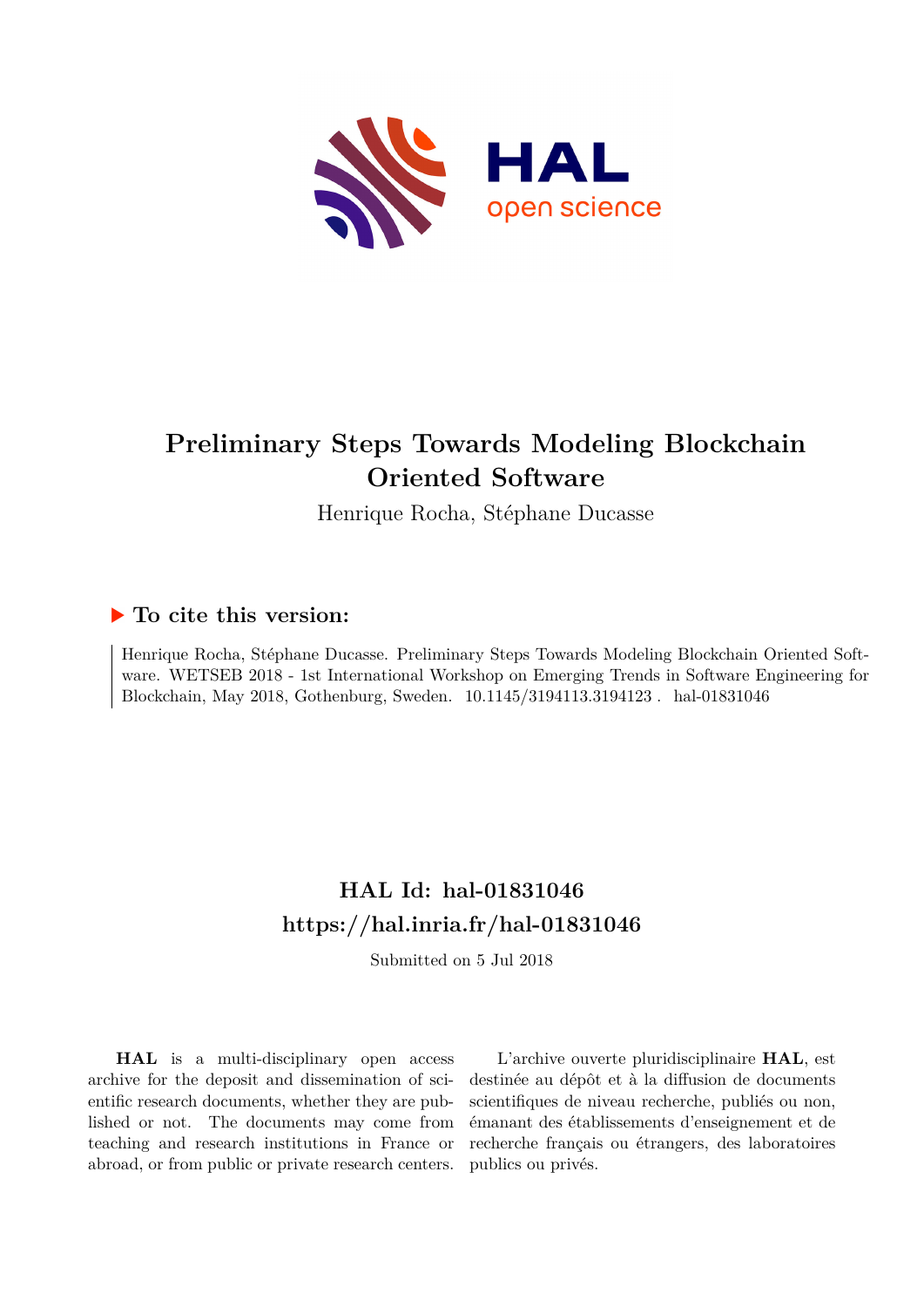# Preliminary Steps Towards Modeling Blockchain Oriented Software

Henrique Rocha Inria Lille - Nord Europe Villeneuve D'ascq, France henrique.rocha@gmail.com

#### ABSTRACT

Even though blockchain is mostly popular for its cryptocurrency, smart contracts have become a very prominent blockchain application. Smart contracts are like classes that can be called by client applications outside the blockchain. Therefore it is possible to develop blockchain-oriented software (BOS) that implements part of the business logic in the blockchain by using smart contracts. Currently, there is no design standard to model BOS. Since modeling is an important part of designing a software, developers may struggle to plan their BOS. In this paper, we show three complementary modeling approaches based on well-known software engineering models and apply them to a BOS example. Our goal is to start the discussion on specialized blockchain modeling notations.

## CCS CONCEPTS

• Software and its engineering  $\rightarrow$  Designing software; Entity relationship modeling; Unified Modeling Language (UML); • Applied **computing**  $\rightarrow$  Business process modeling;

#### **KEYWORDS**

Blockchain, Modeling, Smart Contracts, UML, BPMN, ER Model

#### ACM Reference Format:

Henrique Rocha and Stéphane Ducasse. 2018. Preliminary Steps Towards Modeling Blockchain Oriented Software. In Proceedings of the 1st International Workshop on Emerging Trends in Software Engineering for Blockchain (WETSEB'18). ACM, New York, NY, USA, 6 pages. [https://doi.org/10.1145/](https://doi.org/10.1145/3194113.3194123) [3194113.3194123](https://doi.org/10.1145/3194113.3194123)

#### 1 INTRODUCTION

Blockchain has become very popular recently due to the general adoption of cryptocurrencies [12]. Blockchain provides a platform for monetary interactions without the need of a central trusted authority [1, 10, 12, 17]. Cryptocurrencies like Bitcoin [14] and Ether [6] are common enough to be recognized among most people.

Roughly speaking, "blockchain is a globally shared, transactional database" [7]. Although far from a traditional database, this simple definition can provide a good point-of-view on blockchain. The

```
WETSEB'18, May 27, 2018, Gothenburg, Sweden
```
© 2018 Copyright held by the owner/author(s). Publication rights licensed to the Association for Computing Machinery. ACM ISBN 978-1-4503-5726-5/18/05. . . \$15.00

<https://doi.org/10.1145/3194113.3194123>

Stéphane Ducasse Inria Lille - Nord Europe Villeneuve D'ascq, France stephane.ducasse@inria.fr

blockchain database is managed by a peer-to-peer network where all peers store a complete copy of the database. Each record in this database is a block that is linked to the previous one forming a sequence. The blocks are immutable, which promote trust because the records cannot be altered or deleted.

Even though blockchain technology is mostly recognized for its cryptocurrencies, it has been used for other applications as well [3, 4, 9, 11, 13]. A very prominent application of blockchain is managing smart contracts [12].

Smart contracts are programs written in Turing-complete languages that run on the blockchain platform [1, 10, 12]. If we follow the analogy that blockchains are like databases, then smart contracts are like stored procedures since they execute procedural programming in the blockchain data. However, a better analogy is to see smart contracts as classes, because they are composed of data attributes and functions [7]. Moreover, a contract can extend another through inheritance just like classes in object-oriented programming.

Once a contract is deployed in the blockchain, it can interact with other contracts or client applications. Client applications employ proxies to remotely call contract functions just as calling any other object. This simple way to interact with contracts allows developers to implement applications that combine standard developing with blockchains. For instance, we could implement all business logic in smart contracts while the user interface is implemented as a desktop or web application. Likewise, we could also create a hybrid blockchain application, where only a part of business logic uses blockchain. The term blockchain-oriented software (BOS) defines these types of applications that work with blockchain [19].

However, currently, there is no standard notation available to design or model BOS. A system using blockchain could need a specialized notation to represent it [19]. The lack of specialized notation can over-complicate the adoption or migration to BOS, since the interaction between the blockchain and the application will not be properly specified. In this paper, we present three complementary modeling approaches for BOS based on the following modeling standards: Entity Relationship Model, Unified Modeling Language, and Business Process Model and Notation. We also use a simple application scenario to illustrate our modeling as well as describing the advantages and disadvantages of each modeling approach. Our goal is to begin the discussion on the lack of specific modeling notations to specify BOS and provide a starting point for discussion and better notations.

The remainder of this paper is organized as follows. In Section 2, we present some basic concepts on the modeling standards that we use in this paper. Section 3 describes our BOS application example, its blockchain contract, and the three modeling approaches applied

Permission to make digital or hard copies of all or part of this work for personal or classroom use is granted without fee provided that copies are not made or distributed for profit or commercial advantage and that copies bear this notice and the full citation on the first page. Copyrights for components of this work owned by others than the author(s) must be honored. Abstracting with credit is permitted. To copy otherwise, or republish, to post on servers or to redistribute to lists, requires prior specific permission and/or a fee. Request permissions from permissions@acm.org.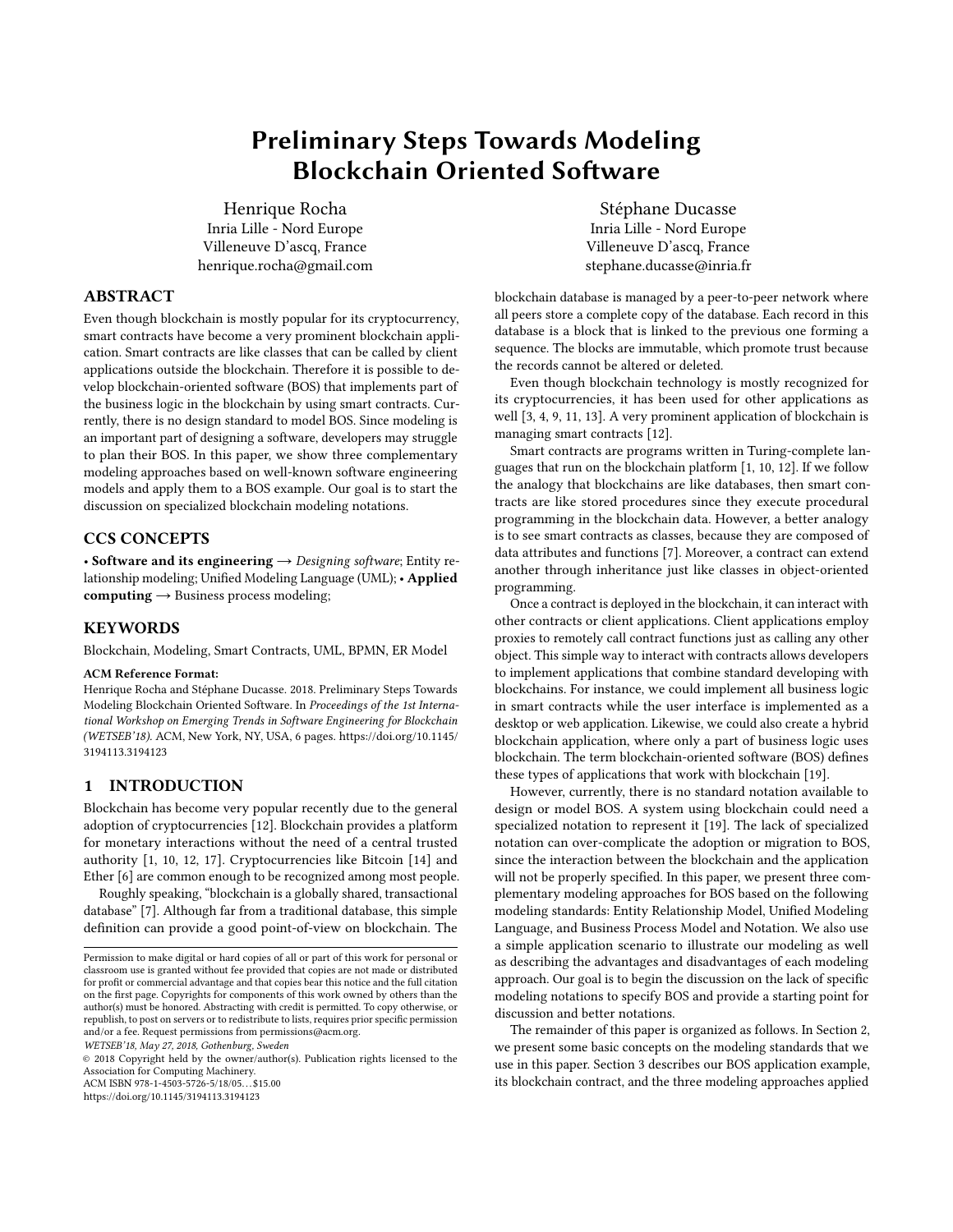to specify parts of it. In Section 4, we compare and discuss the modeling for BOS. Section 5 presents the related work. Finally, Section 6 presents the conclusions and future work ideas.

#### 2 BACKGROUND

In this section, we present basic concepts to three modeling standards that we employ on this paper: Entity Relationship Model (Section 2.1), Unified Modeling Language (Section 2.2), and the Business Process Model and Notation (Section 2.3).

#### 2.1 Entity Relationship Model

The entity-relationship model (ER model) was originally proposed by Chen [2] and it is a popular high-level design for modeling data in relational databases [5, 20]. The ER model is used in the conceptual design for databases and it defines entities and the relationship among them. The ER model can also be extended to be used in a database's logical design. In such case, the model is enhanced with additional detail on how the data and the relations will be stored in the database. Moreover, we can graphically express the database logical structure and design defined in the modeling by drawing as a diagram [20].

### 2.2 Unified Modeling Language

Unified Modeling Language (UML) [16] is a general purpose standard to specify, describe, design, visualize, and document software systems. The UML standard is a unification of many object-oriented modeling notations from the 1980s and 1990s. Therefore, UML was specially designed to model software programmed using the objectoriented paradigm [8]. The Object Management Group (OMG) controls the UML standard since 1997.

UML defines 13 diagrams that can be classified into three categories: Structure, Behavior, and Interaction. UML structure diagrams are composed of Class Diagram, Object Diagram, Component Diagram, Composite Structure Diagram, Package Diagram, and Deployment Diagram. Behavior diagrams include Use Case Diagram, Activity Diagram, and State Machine Diagram. Finally, the interaction diagrams are the following: Sequence Diagram, Communication Diagram, Timing Diagram, and Interaction Overview Diagram [8, 16].

#### 2.3 Business Process Model and Notation

Business Process Model and Notation (BPMN) [15] is a graphical notation to specify business process. BPMN is also controlled by the OMG (i.e., the same group that controls UML). Roughly speaking, a BPMN presents a flow-oriented representation of a software requirement [18]. Therefore, BPMN is useful to describe and capture the functional behavior of a requirement.

#### 3 MODELING

In this section, we present our modeling approaches applied to a BOS. First, we describe a BOS example and its smart contract as a scenario for our modeling (Section 3.1). Second, we present a data driven approach to model our example (Section 3.2). Third, we show a structure driven approach using UML class diagram (Section 3.3). Finally, we present a process driven modeling using BPMN (Section 3.4).

#### 3.1 Application Example

We will use a simple BOS as an example for our modeling approaches. Let's suppose a store that wants to create a fidelity point program. The store already has a web application to manage and sell its products. By using smart contracts, the fidelity points can be exchanged freely among clients without the need of the store's involvement. We need to use blockchain accounts to increase the security on the contracts and link those accounts to the store's regular client database.

The fidelity points requirements are similar to the cryptocurrency example for smart contracts [7]. Listing 1 shows the contract with the basic functions for the fidelity points.

#### Listing 1: Solidity Store Points Contract

| $\mathbf{1}$   |               | pragma solidity ^0.4.18;                         |
|----------------|---------------|--------------------------------------------------|
| $\overline{c}$ |               |                                                  |
| 3              |               | contract FidelityPoints {                        |
| $\overline{4}$ |               | mapping (address => uint) private points;        |
| 5              |               | address private owner;                           |
| 6              |               |                                                  |
| 7              |               | event Sent (address from, address to, uint       |
|                |               | amount);                                         |
| 8              |               |                                                  |
| 9              |               | function FidelityPoints() public {               |
| 10             |               | $owner = msg.sender;$                            |
| 11             | $\mathcal{E}$ |                                                  |
| 12             |               |                                                  |
| 13             |               | function createPoints (address receiver, uint    |
|                |               | amount) public {                                 |
| 14             |               | $assert(msq.sender == owner);$                   |
| 15             |               | points [receiver] += amount;                     |
| 16             | ł             |                                                  |
| 17             |               |                                                  |
| 18             |               | function send(address receiver, uint amount)     |
|                |               | public {                                         |
| 19             |               | assert (points [msq.sender] >= amount);          |
| 20             |               | $points[msg.sender]$ -= amount;                  |
| 21             |               | points [receiver] += amount;                     |
| 22             |               | Sent (msg.sender, receiver, amount);             |
| 23             | $\mathcal{F}$ |                                                  |
| 24             |               |                                                  |
| 25             |               | function consumePoints (address consumer, uint   |
|                |               | amount) public {                                 |
| 26             |               | $assert$ (msq. sender == owner);                 |
| 27             |               | assert (points [msq.sender] >= amount);          |
| 28             |               | $points[ consumer]$ -= amount;                   |
| 29             | $\mathcal{E}$ |                                                  |
| 30             |               |                                                  |
| 31             |               | function balance () public view returns (uint) { |
| 32             |               | return points [msq.sender];                      |
| 33             | ł             |                                                  |
| 34             |               |                                                  |

Listing 1 starts by defining the Solidity version (line 1) and the contract definition (line 2). In Solidity, address is a primitive type that refers to an ethereum account (i.e., a user or another contract). Mappings are like hash tables, which we used to store the fidelity points (unsigned integers or uint) and using the client addresses as key (line 4). Moreover, we created an event to allow applications to react to changes performed by this contract (line 7). The constructor (lines 9-11) stores the contract creator for security checks later. The rest of the contract defines the following functions: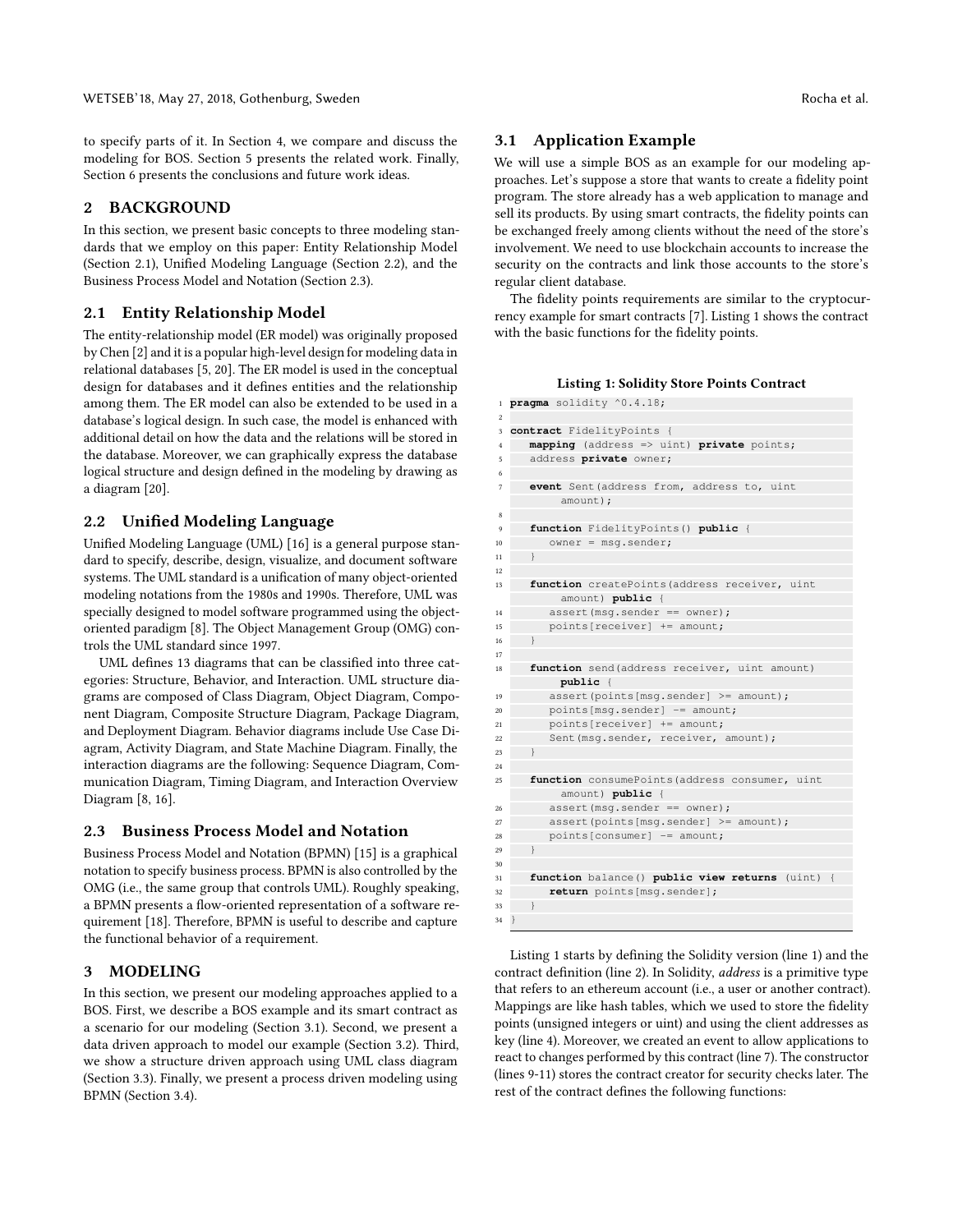Preliminary Steps Towards Modeling

- createPoints (lines 13-16). This is the only function that creates new points, therefore only the contract owner can invoke it. The assert function checks for a condition and throws an exception if such condition is not met. In this particular function, we assert that the person executing it is the contract owner.
- send (lines 18-23). This function allows one client to send his points to another one. We assert that the user does not spend more points than he/she has. We also call the Sent event, which we previously defined, to allow applications to react to the transfer.
- consumePoints (lines 25-29). This function allows the store to consume points from one client (probably because the client spent his fidelity points). We assert that only the contract owner can invoke this function and also that the client has sufficient points to be consumed.
- balance (lines 31-33). This function allows the client to check his balance in our fidelity points. Since this function does not change the state of the contract as it only returns a stored value, we marked the function with the view keyword so it does not cost anything for the client to execute it.

In a real software development scenario, it would be better to plan and design the application before coding. However, since there aren't specific modeling notations or tools for BOS, we started coding the contract based on our scenario requirements. We want to model not only the smart contract but also its interactions with our application.

#### 3.2 Data Driven

Since blockchain is like a database, we could try to model it focusing on its data. Therefore, we can specify the data in a BOS using an ER model for the conceptual and logical design. If the BOS also uses a relational database in its application (a common scenario) then we can easily enhance the ER model for the relational database with the blockchain data.

This data driven modeling approach has the advantage to be easy to understand, use and capture data. Since ER modeling is a very popular standard, most software engineers are already familiar with its design. Another advantage is the possibility explicitly model the link between the blockchain and the relational database. The main disadvantage is that ER model can only capture data and it is not able to model the functional structure and behavior. An important part of a smart contract is not only data but also its functions and behavior.

For example, lets model our contract data using an ER model (Figure 1). Our smart contract needs to store the owner of the contract and a list containing the points for each client. We model the list as a one-to-many relationship in the ER model, but in the contract, we implemented that as a mapping (Listing 1, line 4). The mapping uses the client blockchain id (a primitive address type) as a key to access the points. We also create a relationship between the points in the blockchain and our private Client database, so that we can keep track on our main application.

When we extend the ER model conceptual design (Figure 1) for the logical design, we can specify the implementation of blockchain and relational database artifacts for each entity (Listing 2). For

Blockchain Oriented Software WETSEB'18, May 27, 2018, Gothenburg, Sweden



Figure 1: Store Points contract ER model example.

instance, we can specify the Point entity as a mapping in the logical design (line 3). We can also place a foreign key to implement the relationship between Point and Client (line 9, bcAddress attribute). Therefore, the ER model can be used to specify the data in BOS. On the other hand, we can see that most of the contract code (Listing 1) is functions and very little is used for data. Thus, an ER model is insufficient to design all aspects of a BOS.

#### Listing 2: Store Points ER model logical design

```
1 --- Blockchain
2 CONTRACT ( owner: address,
3 point: mapping address=>uint )
4
5 --- Relational DB
6 CLIENT (id int primary key, name varchar(100),
     address varchar(100), type int,
     creation_ts timestamp,
     9 bcAddress byte(20) foreign key)
```
#### 3.3 Structure Driven

The UML notation has six diagrams to model the structure of object oriented systems. Since smart contracts are very similar to classes, we can use UML diagrams with little adaptation. Therefore we can model an object oriented application and its blockchain structure by using UML. One advantage of using UML structure diagrams is that we can easily model and specify the functions and data attributes on smart contracts. Moreover, since UML is a popular modeling standard, it is easy for software engineers and developers to understand it. The disadvantage of structure modeling is that we can not specify the functional behavior of business process; for that we would need behavior models or a methodology focused on process.

For example, we present our contract (Listing 1) modeled as a UML class diagram (Figure 2). The class diagram represents the internal structure of the contract. In this example, we also model a Client entity class similar to the ER model we showed earlier (Figure 1). In fact, we placed the attribute bcAddress in the Client entity because of the relationship in the ER model (between Point and Client). As we can see, there is no relationship between the Client class and the contract, because the class diagram cannot capture the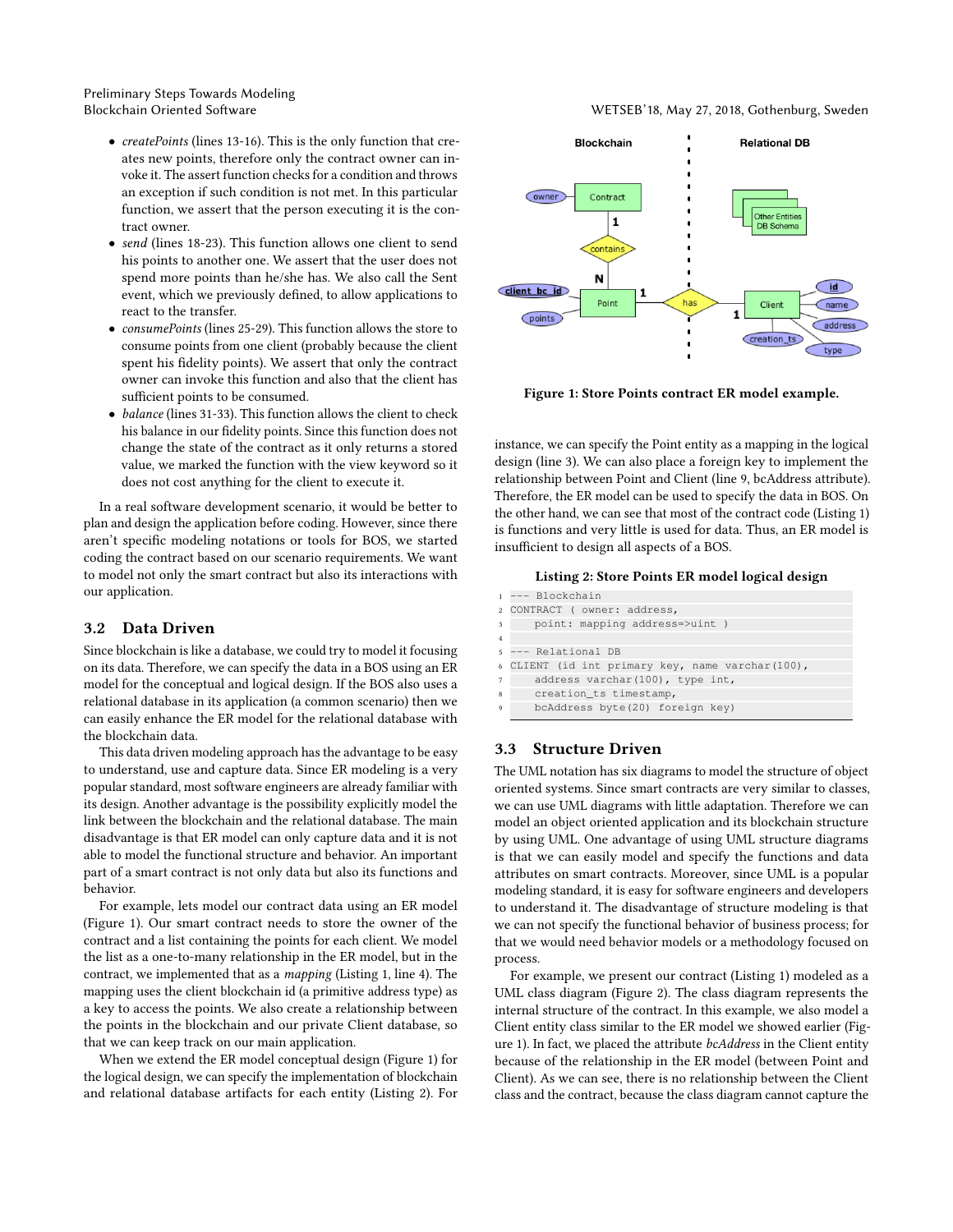link between the data as the ER model. Moreover, class diagrams relationships (e.g., aggregation, composition, etc.) may mislead developers on how to implement the interaction with the blockchain and code superfluous (and costly) objects into the blockchain.



Figure 2: Store Points contract and client class diagram example.

In Figure 2, we did not model other classes to not clutter the diagram. However, if we model more classes and contracts together in the same diagram, then we would need a special notation to differentiate them for a better visualization. For instance, consider that we improved the diagram with more classes for the application domain (Figure 3). We used a small "chain" icon in the contract graphical representation as a notation to more easily identify it as a blockchain artifact.



Figure 3: Enhanced contract and client class diagram example with special blockchain notation.

#### 3.4 Process Driven

Although very useful, both Data and Structure Driven modeling approaches cannot specify details of a process. When we deal with BOS, a business process may need a detailed specification to help developers and engineers implement it. BPMN is an appropriate notation to specify business process. The main advantage is that we can specify the process behavior easily. On the other hand, we are not able to model complex data using BPMN. Another disadvantage is that it is difficult to model an overview of the software using BPMN, as we are focusing on specifying individual business process.

For example, let's consider the business process of a client already registered in our online store web application, and such client wants to register for our blockchain fidelity program. We can use BPMN to specify the process (Figure 4) and the swimlane notation (i.e., the named box container also referred as pool) to specify interactions with blockchain. We could also use an icon (similar to the one we used for Figure 2) to highlight blockchain tasks.

### 4 DISCUSSION

As we can see from the previous section, all models have their advantages and disadvantages when specifying BOS. The ER model (Figure 1) is good at capturing the data elements and their relationship. In fact, data driven modeling like ER model might be the only suitable notation to specify data relationship between blockchain and a private database. Since the data on blockchain is publicly accessible, it is important to not expose important or sensible data on smart contracts. Therefore, we carefully decide what to place on the blockchain and then link the contract data to our private (and possibly more secure) database. In our ER model example (Figure 1), the clients' blockchain address and their amount of points are exposed. However, it is not possible to acquire the clients' name and home address without accessing our private database. Both blockchain and private database data are linked by the relationship between the Point and Client entities, which translates to a foreign key into the Client table (Listing 2, line 9).

The class diagram (Figure 2) can model the internal structure of smart contracts. When we compare to the ER model, it has the advantage to model not only data attributes but also the functions. Since smart contracts functional behavior could be as important as its data, we might need to model all the internal structure of a contract. On the other hand, a class diagram is not suitable to model all data relationship in a BOS. The relationship between the client blockchain address (stored in the contract) and the Client entity on the private database (Figure 1, and Listing 2) could be properly modeled in the class diagram.

The BPMN notation (Figure 4) is best suited to specify business process. Since the process behavior itself, in a BOS, could require a more detailed design specification. When we compare the BPMN to a class diagram or even an ER model, we can see that BPMN cannot properly model complex data or the internal structure of BOS artifacts. However, the swimlane notation is useful to model the interaction between the application and the blockchain. Indeed, BPMN might be the notation that requires least adaptations to properly model a BOS business process.

#### 5 RELATED WORK

Porru et al. [19] argue that we need to develop specialized techniques for BOS. The authors describe issues and challenges faced when working with blockchain from a software engineering pointof-view, and they propose ideas and practices to improve the stateof-art on BOS. One of the ideas suggested by the authors was the need of specialized modeling for BOS. More specifically, they argued that existing models could be adapted to better specify blockchain.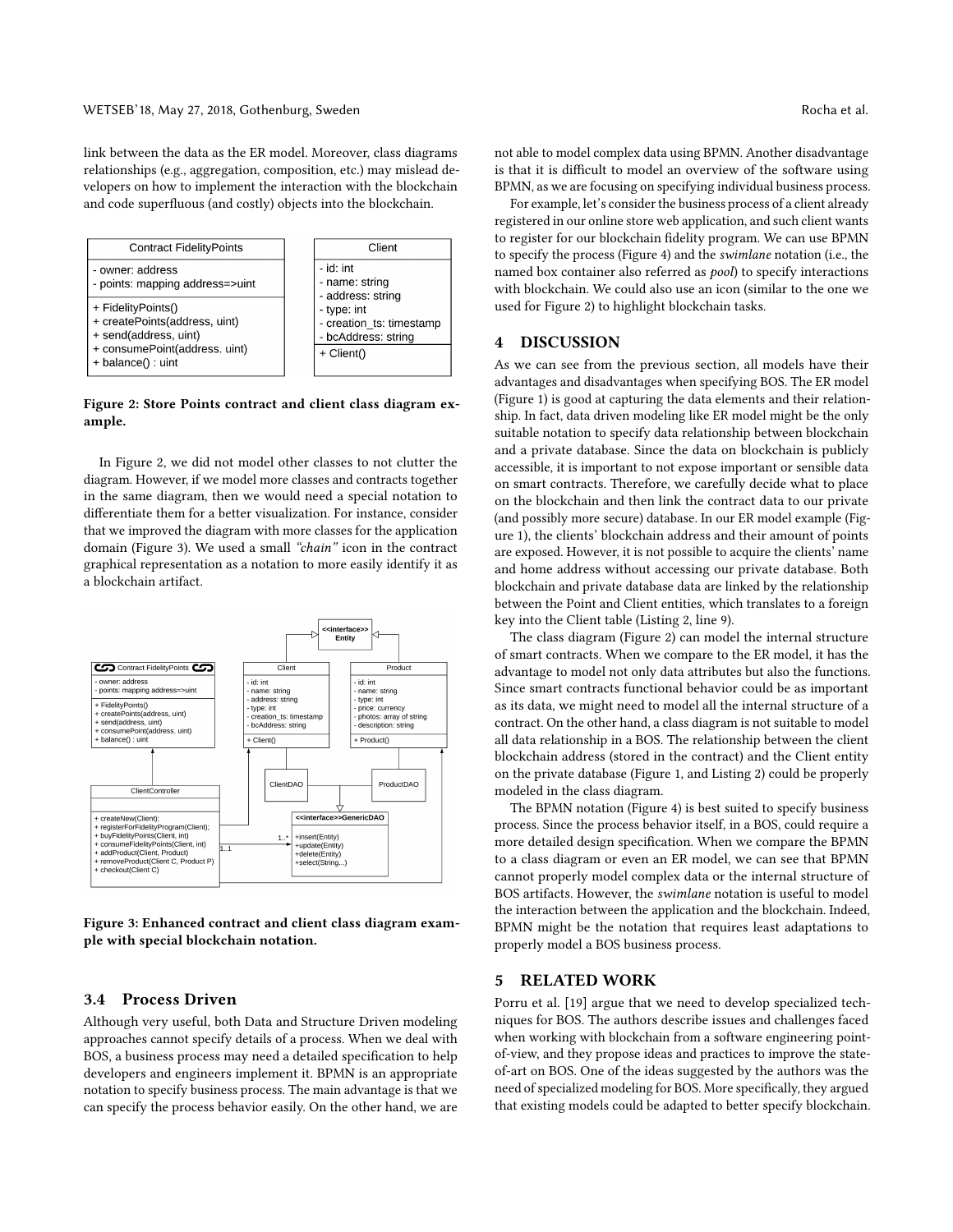# Preliminary Steps Towards Modeling



Figure 4: Client registers for the fidelity program BPMN example.

This was the inspiration for our work were we modeled a simple BOS example, which showed that current models are insufficient to specify all aspects of BOS. We also suggest simple adaptations to improve the modeling, but our main goal it is to start the discussion on the modeling of BOS.

We could not find many research aimed at BOS modeling. Xu et al. [21] argue that blockchain technology has many configurations and variants and they present a taxonomy based on blockchain properties and flowchart. They propose to use such elements to guide and build an initial checklist. Such properties are for example authority, storage and decentralization. Their outcome is a configuration of a blockchain system with technical details such as block creation time, block size, consensus algorithms. We plan to introduce the concerns of authority, storage and trust relationships as important property to be represented by our modeling approach.

As far as we know, our paper is the one of the first to begin modeling blockchain software. Most research related to smart contracts and blockchains leans towards security. For example, Luu et al. [12] investigate the security problems of executing Solidity smart contracts and propose solutions to make the contracts more secure. Bhargavan et al. [1] proposed a framework to convert smart contract to their own functional language F\*, which was design to better verify the correctness and security of smart contracts. Juels et al. [10] analyse criminal smart contracts that are unsecured contracts and practices and raising the awareness of developing countermeasures against criminal contracts.

# 6 CONCLUSION

The popularity of cryptocurrencies made blockchain a hot topic among common people, practitioners, developers, and researchers. Another prominent blockchain application is smart contracts; programs that store a state and execute functions. By using smart contracts, we can develop software that maintains part of its data or logic in the blockchain. For this type of software, we use the term blockchain-oriented software (BOS).

In this paper, we present a simple example of a BOS, an online store creating a fidelity point program based on blockchain. For the BOS example, we took three modeling routes each focusing on one particular aspect: data driven, structure driven, and process driven. For the data driven, we created an ER model which is mostly used to specify data in relational databases. For the structure driven, we selected the class diagram as our model among all six UML structure diagrams. For the process driven, we used the BPMN notation. Every approach has its strengths and weakness, and a specialized notation for BOS is needed to properly design it. Our goal in this paper is not to propose a general solution, but to start the discussion and raise awareness to the lack of modeling notations for BOS.

We are working on the following directions for future work: (i) use a real BOS software development, to model and document its design process; (ii) verify if the behavior and interaction UML diagrams may also need adaptations to properly specify BOS; (iii) create a tool support for modeling BOS, as well as reverse engineer code into models, and use models to auto-generate code.

### ACKNOWLEDGMENT

This work was supported by Ministry of Higher Education and Research, Nord-Pas de Calais Regional Council, CPER Nord-Pas de Calais/FEDER DATA Advanced data science and technologies 2015-2020. This research was also supported by UTOCAT.<sup>1</sup>

## REFERENCES

- [1] Karthikeyan Bhargavan, Antoine Delignat-Lavaud, Cédric Fournet, Anitha Gollamudi, Georges Gonthier, Nadim Kobeissi, Natalia Kulatova, Aseem Rastogi, Thomas Sibut-Pinote, Nikhil Swamy, and Santiago Zanella-Béguelin. 2016. Formal Verification of Smart Contracts: Short Paper. In 2016 ACM Workshop on Programming Languages and Analysis for Security (PLAS '16). ACM, New York, NY, USA, 91–96.<https://doi.org/10.1145/2993600.2993611>
- [2] Peter Pin-Shan Chen. 1976. The Entity-relationship Model&Mdash;Toward a Unified View of Data. ACM Trans. Database Syst. 1, 1 (March 1976), 9–36. <https://doi.org/10.1145/320434.320440>
- [3] Tien Tuan Anh Dinh, Ji Wang, Gang Chen, Rui Liu, Beng Chin Ooi, and Kian-Lee Tan. 2017. BLOCKBENCH: A Framework for Analyzing Private Blockchains. In Proceedings of the 2017 ACM International Conference on Management of Data (SIGMOD '17). ACM, New York, NY, USA, 1085–1100. [https://doi.org/10.1145/](https://doi.org/10.1145/3035918.3064033) [3035918.3064033](https://doi.org/10.1145/3035918.3064033)
- [4] Stefan Dziembowski. 2015. Introduction to Cryptocurrencies. In 22nd ACM SIGSAC Conference on Computer and Communications Security (CCS '15). ACM, New York, NY, USA, 1700–1701.<https://doi.org/10.1145/2810103.2812704>

 $^1\rm{https://www.utocat.com/en, verified}$  $^1\rm{https://www.utocat.com/en, verified}$  $^1\rm{https://www.utocat.com/en, verified}$  2018-03-06